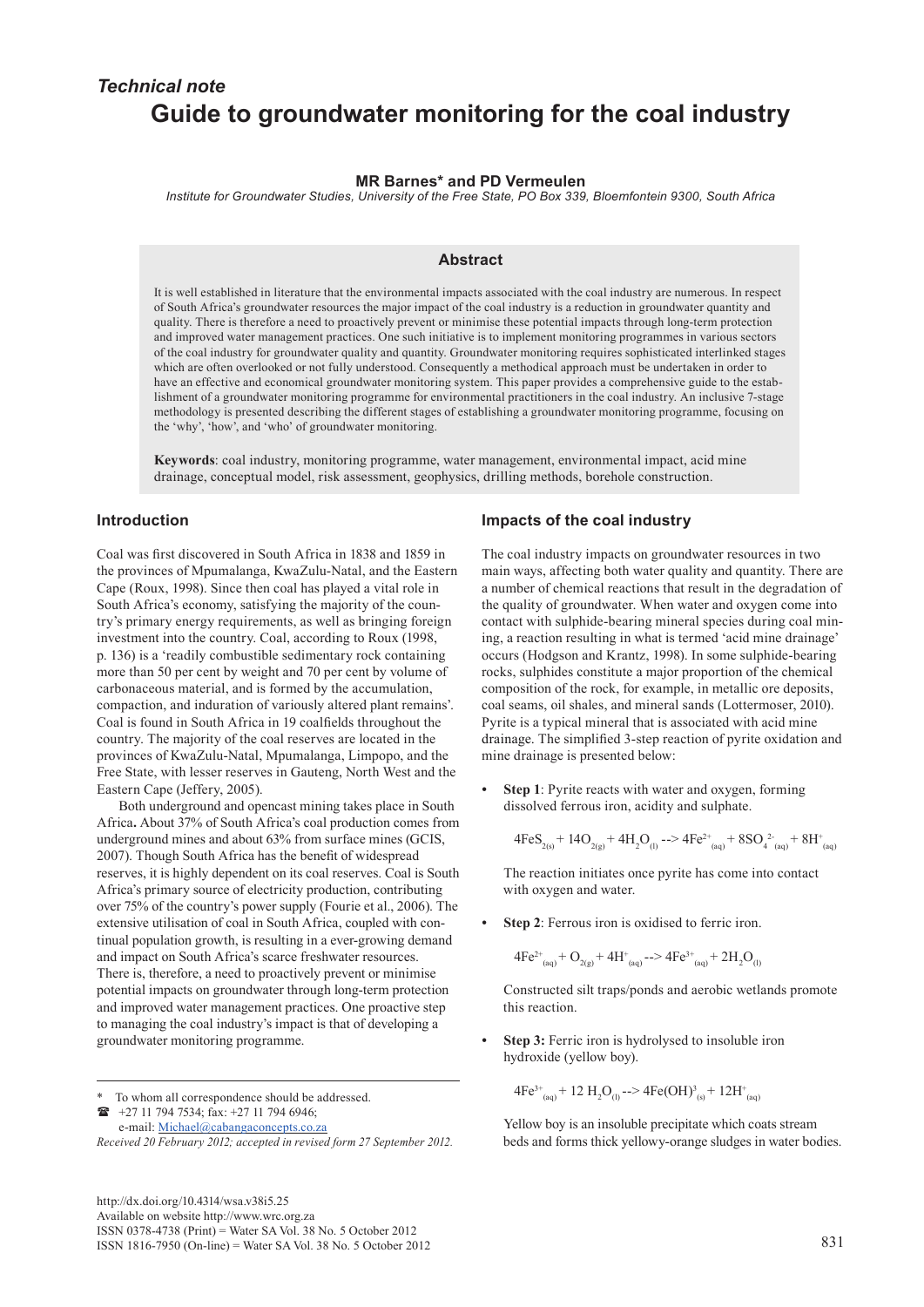With each step, more and more hydroxides are released into the system, further adding to the acidity of the solution. Once at the third step, the hydrolysis of iron hydroxide from ferric iron can be self sustaining as long as ferric iron is present within the system. This means that, once the third step has initiated, oxygen is no longer a driving force for acid generation. The typical consequences of acid mine drainage are water with very low pH values  $(< 2$ ) as well as highly-elevated amounts of dissolved metals and salts. The environmental impacts associated with acid mine drainage are degradation or death of plants and animals, reduction in drinking water quality, and corrosion of man-made structures. Iron precipitate furthermore results in the smothering of benthic organisms and clogging of fish gills, reduction in light penetration of the water column, and encrustation of man-made structures (Ritchie, 1994).

A second impact is the loss of groundwater quantity. This is caused by the removal of water that has entered mining operations. This removal results in a depression cone (decrease in hydraulic head) surrounding the mine workings, caused by dewatering of the surrounding aquifers. The depression cone alters the natural underground hydrological conditions by diverting the natural flow of groundwater, through the creation of paths of less resistance, which results in water entering the mining area. Once the mine workings intercept aquifer systems, water from these systems enters the open pit or underground workings, and a working mine, therefore, has to continuously pump excess water from its workings. The dewatering of aquifers can have a number of implications for surrounding water uses, such as lowering of the static water levels in boreholes, directly impacting on borehole yields, and drying out of rivers and wetlands.

## **Implementation of a groundwater monitoring programme**

Before one commissions a monitoring programme clear management objectives must be established. Objectives act as the 'ruler' to measure the effectiveness of a monitoring programme and set out what exactly needs to be achieved. The management objectives must be set out with a practical and efficient mindset, as complex and drawn-out objectives can merely result in extra expenditure and confusion. By revolving the monitoring programme's objectives around 3 questions of 'why', 'how', 'who', as prescribed by Steele (1987), one can then set obtainable objectives that are meaningful and achievable.

A successful monitoring programme, as stated by Nielsen (2006), is one that consists of an adequate number of wells that are installed at targeted locations and depths. Monitoring programmes must also yield sufficient groundwater samples from the aquifer that represent the quality of up-gradient groundwater, which has not been affected by a facility, and that represent the quality of groundwater downgradient of the facility.

Figure 1 shows the 7 stages necessary for achieving a holistic and representative monitoring programme. A methodological approach must be followed, as a monitoring programme in which boreholes are installed at random

locations, are poorly constructed and maintained, and where improper sampling techniques are practiced, are far too common. This can result in the company facing potential costly impacts that they are not aware of due to inadequate monitoring. The recommended 7 stages for a groundwater monitoring programme are listed below:

- Stage 1: Conceptual model and site selection
- Stage 2: Risk assessment
- Stage 3: Drilling of targeted monitoring boreholes
- Stage 4: Borehole construction
- Stage 5: Sampling of monitoring boreholes
- Stage 6: Water quality analyses and interpretation
- Stage 7: Review and update of database

With each stage an appropriate approach to health and safety must be used to avoid any damage to person or property.

#### **Stage 1: Conceptual model and site investigations**

Developing a conceptual model is the first stage when establishing a groundwater monitoring programme. In order to develop a conceptual model various forms of site investigation need to be conducted. The triangulation method encompasses a wide range of sources in order to accurately conduct a site investigation. Figure 2 shows the triangulation method which makes use of maps, observations, and geophysics.

Maps or cartographical sources are the starting point when commencing with site investigations. These sources provide background data for the investigation and aim to minimise the use of extensive study areas, by highlighting focal points for the surveys and traverses to be conducted during the geophysical investigations. Cartographical sources include photographs, images, maps, and background literature.



*Figure 1 Groundwater monitoring programme stages*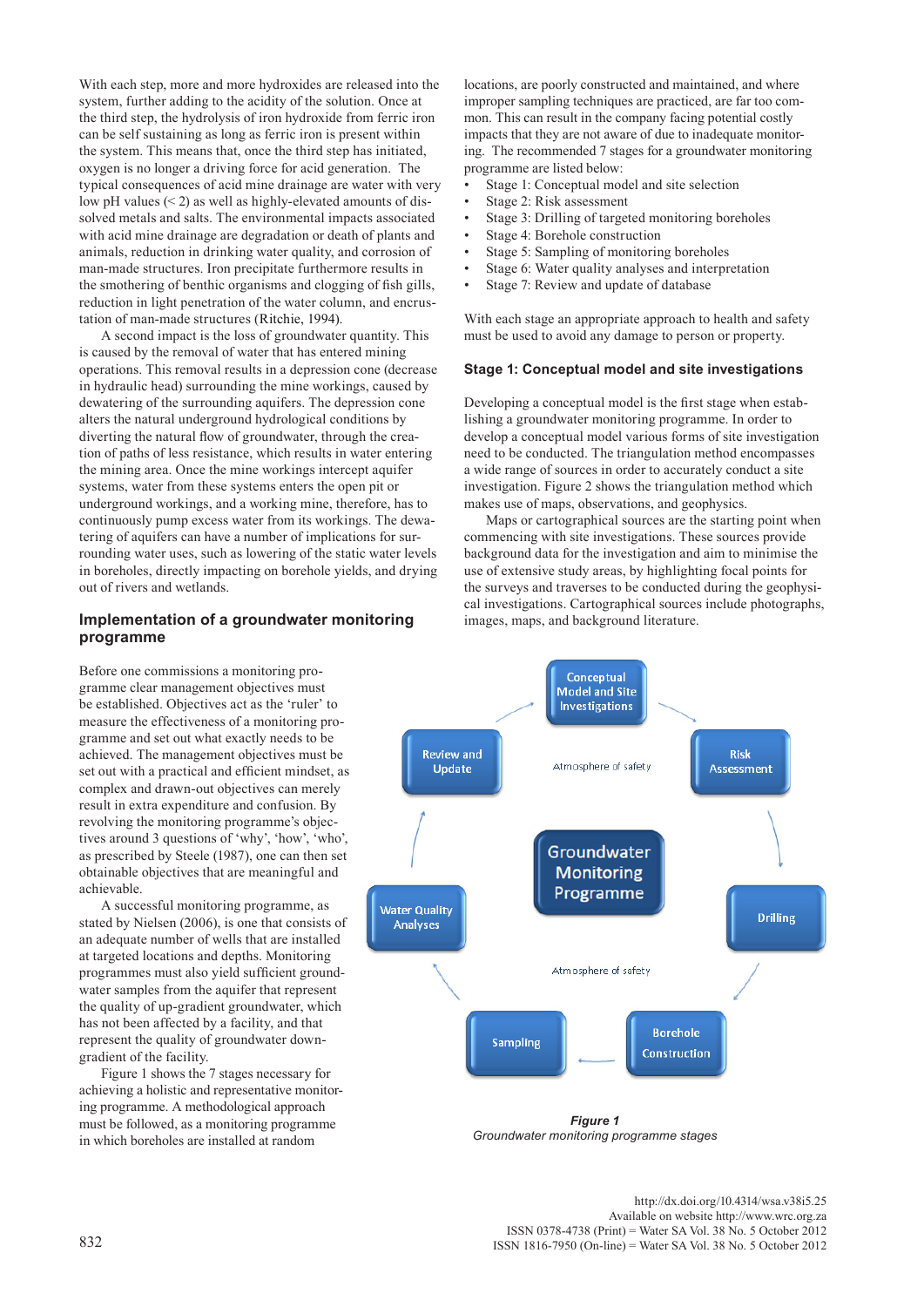

*Figure 2 Triangulation method* 

Observations are conducted through reconnaissance of the site as well as the immediate areas surrounding the site. The benefits of taking a site walk-over include confirming the accuracy of existing information, identifying local geological anomalies, and providing more insight regarding the local geology. Talking to the local community is also a valuable source of additional information.

Geophysics, the last step in the triangulation method, is a tool used to assist with solving geotechnical and hydrogeological problems by obtaining information regarding the subsurface. With respect to groundwater, geophysics is used to identify anomalies such as faults, intrusions, and zones of weathering, by identifying contrasts within the subsurface. There are two categories of geophysical methods, namely, passive and active systems. Active systems measure the subsurface responses to electric, electromagnetic and seismic energy. Passive systems measure the subsurface's ambient magnetic, electric and gravitational characteristics (USEPA, 1999). Each geophysical method measures a different characteristic of the subsurface and thus the methods are often used in conjunction with each other. By utilising more than one method a number of physical parameters can be measured and a clearer indication of the subsurface condition can be realised, further increasing the likelihood of siting a successful monitoring borehole. The two more commonly utilised methods for groundwater investigations in the coal industry are magnetic and electromagnetic methods.

Based on the information obtained through the triangulation method a conceptual model of the site can be established. The conceptual model is the most important step in developing a monitoring programme. It serves as a mental model of the site.

## **Stage 2: Risk assessment**

The risk assessment forms the basis for a monitoring programme and further refines the site's conceptual model. According to Hodgson and Krantz (1998), the main aim of a risk assessment is to provide the preliminary design of the monitoring facilities that can be prescribed according to the results of the risk assessment. The results of the risk assessment will also provide a guideline to identifying target areas and to determining the density and location of monitoring points. With respect to risk, the principle is based on three components: source, pathway and receptor. Numerous phases of the

coal industry produce sources of pollution, whether physical mining or extraction, processing, transportation, or final utilisation of the coal.

Two main types of sources exist, described by DWAF (2006) in the Best Practice Guideline G3 as point and diffuse pollution sources. A point source is a single identifiable source of pollution, such as a pipeline, culvert, channel or a container from which pollutants may be discharged. Diffusive sources are much more difficult to identify and are associated with runoff, leachate, seepage, and atmospheric deposition. There are numerous sources of pollution in the coal industry, such as underground mining, opencast mining discard and ash dumps.

A pathway is the link between the source and the receptor and is described by Leeson et al. (2003, p. 200, 55) as 'the route along which a particle of water, substance or contaminant moves through the environment (for example, the route contaminants are transported between the source of landfill leachate and a water receptor)'. It must be remembered that the groundwater resource itself can be considered a receptor in its own right. Assessing potential pathways requires an assessment of the site's geological and hydrogeological aspects, previous investigation reports, and any available surface and groundwater monitoring data.

The receptor is the receiver of the pollution that has migrated along the pathway from the source. When one thinks of a receptor one often does not think of water; however, if water becomes polluted it has a direct impact on the surrounding flora and fauna. The most commonly referred receptor is that of human beings. Humans are identified through their presence. When identifying potential receptors, the aim is to identify down-gradient receptors such as towns, settlements, agricultural or recreational areas, farm boreholes, etc. Sensitive receptors such as wetlands and nature conservation areas must also be delineated.

Once the conceptual model has been developed and refined by the risk assessment, the conceptual model can provide vital information including the location of target sites relative to proposed monitoring boreholes, groundwater flow, aquifer systems, down-gradient receptors, potential pathways, etc. Once the conceptual model is fully visualised and all of the sources, receptors and pathways identified, the number and location of the monitoring boreholes to be drilled can be established.

#### **Stage 3: Drilling of targeted monitoring boreholes**

Before commencing with a drilling programme there are a number of factors that must be taken into account. These factors can be logistic, economic, or related to drilling considerations, and can all impact on the number and location of the proposed monitoring boreholes.

There are a number of drilling methods, and each may be more applicable to overcome a specific geological condition than others. However, the most commonly-used drilling method in the coal industry is rotary-percussion air drilling, which is the most economical method of drilling boreholes in hard rock and semi-consolidated formations (Woodford and Chevallier, 2002). A major advantage is that when different aquifers are intercepted during drilling water immediately flows to the surface, and as consecutive aquifers are intercepted the overall discharge rate (blow yield) increases. This allows the hydrogeologist to identify different aquifers and to monitor any changes in the quantity or quality of the different aquifers. Rotary-percussion air drilling further allows for easy recovery of the rock material resulting in accurate geological logging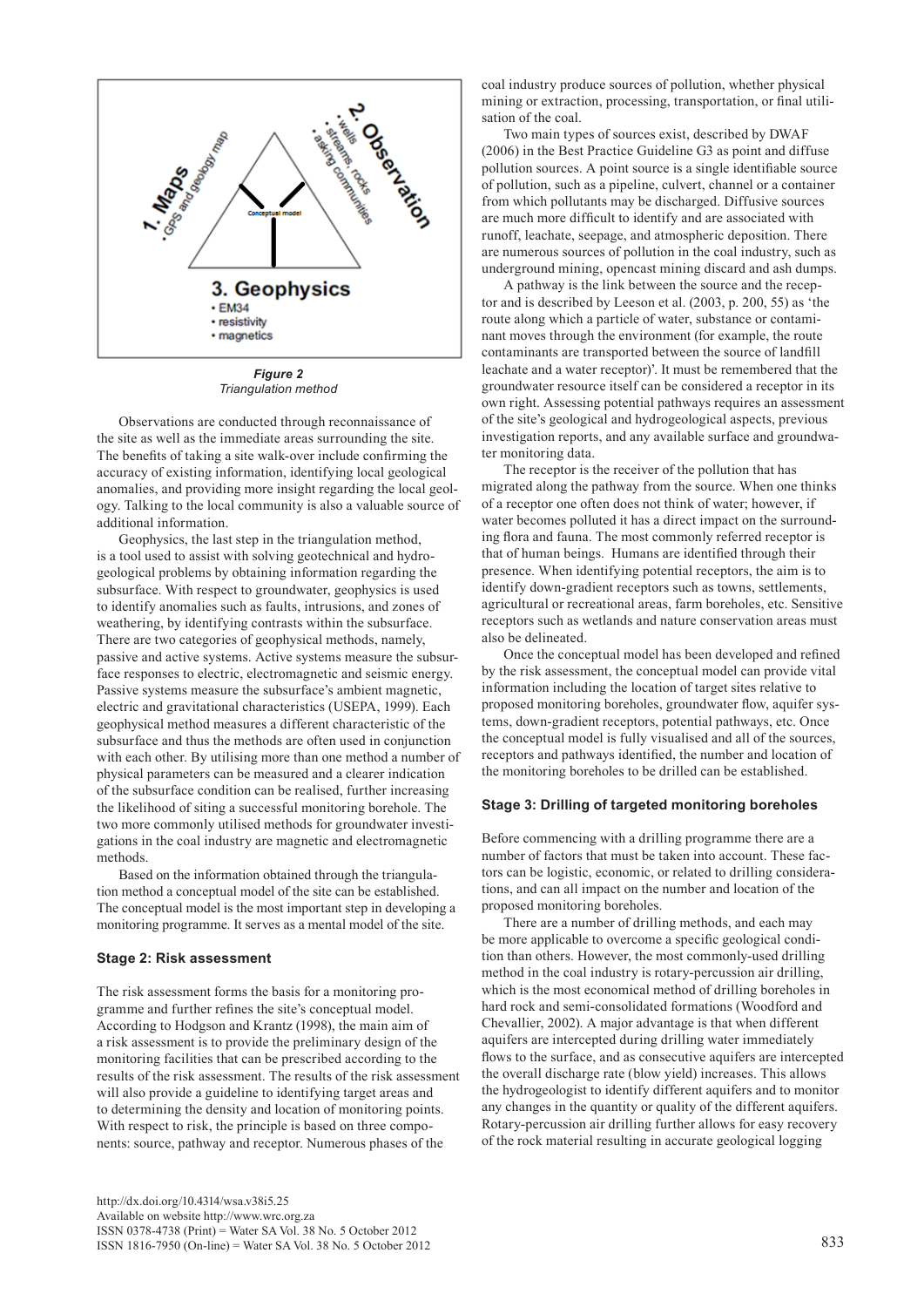and sampling. Boreholes can be drilled quickly and several can be installed in a single day.

During the drilling of boreholes it is important to note a number of vital pieces of information. Data that needs to be recorded includes: penetration rate, water strikes, and logging of geological chip samples. The main aim of data collection is the identification of water-bearing zones (aquifers) during drilling.

Before borehole construction is addressed the physical nature of the borehole, i.e. diameter and depth, must be decided. The borehole diameter must take into account the lowering of sampling and testing equipment. The most common diameter for monitoring boreholes in the coal industry is 165 mm. This diameter provides sufficient space for smaller diameter pumps, casings, gravel packs, etc. DWAF (1998, p. 6-5) states that 'A monitoring hole must be as such that the section of the groundwater most likely to be polluted first, is suitably penetrated to ensure the most realistic monitoring result'. If the potential pollution source is located on surface (discard dump) the depth of the monitoring borehole, for example, must intersect the uppermost or target aquifer. In the case of a discard dump, the weathered aquifer system (5–15 m) will be the first aquifer to become polluted and hence must be the target for monitoring. A second example is that of opencast mining, where the target monitoring depth is that of the lowest coal seam mined. Preferably, piezometers can be installed in the monitoring boreholes where a number of aquifer systems can be simultaneously monitored for pollution.

#### **Stage 4: Borehole construction**

Once the borehole has been drilled the next stage is that of construction. Delleur (1999) states that 'the purpose of a groundwater monitoring well is to provide access to the target monitoring zone for collection of a representative sample of groundwater'. The 'target monitoring zone', as mentioned by Delleur, refers to the upper or target aquifer system that will be affected by a given activity; as this aquifer will be impacted it must be monitored. When sampling this target zone the representativeness of the sample can be altered by the manner of borehole construction. Therefore the primary consideration when selecting construction material is to select appropriate material that minimises any alteration in the chemical or physical characteristics of the groundwater sample.

Selection of the type of casing to be used is the first step. The main purpose of the casing is to prevent the borehole from collapsing. Solid casing is less expensive than perforated casing and can be used for the majority of the borehole. Perforated casings' screen diameters allow water to enter the borehole; a screen size of 2−4 mm is recommended. In the coal industry the water that is monitored may be highly acidic and it is recommended that a PVC (polyvinyl chloride) casing be used. PVC casings have a number of benefits over regular steel casings, being completely resistant to galvanic and electrochemical corrosion, lightweight for ease of installation, displaying high abrasion resistance, requiring low maintenance and being flexible and workable for ease of cutting and joining (USEPA, 1992).

The gravel pack, or filter pack, is installed after the casing has been fitted. The gravel pack must consist of an inert material to prevent the gravel pack altering the water quality entering the borehole. Quartzitic gravel is commonly used in monitoring boreholes. The gravel must be well rounded, with a diameter of 6−10 mm (DWAF, 2008). The diameter of the gravel is vital and should not be smaller then the screen

diameter, else the gravel will enter the borehole or block the screens.

Piezometers can also be considered during the construction stage and are smaller diameter casings that are utilised for isolating specific aquifer systems whilst preventing cross contamination. Hodgson and Krantz (1998) describe piezometers as access tubes that are installed within a monitoring borehole at different horizons (sample points), such as at the weathered zone near the surface and at a deeper fracture intersected in the fractured rock aquifer. The diameter of the piezometers must be considered with the diameter of the sampling equipment in mind. Different piezometers are then separated from one another by an impermeable layer such as bentonite or concrete. These layers prevent interaction of water from different aquifers.

Once the casings and gravel pack have been installed the different forms of borehole protection must be considered. Borehole protection comprises two main components: (i) the protection of the actual borehole from physical harm, which is usually achieved by placing a cap and lock mechanism, and by placing a marker post on the borehole and surrounding it with a fence, and (ii) the protection necessary to prevent contaminated surface water from entering the borehole. To prevent surface water from seeping into the borehole a sanitary or surface seal is installed after the borehole has been constructed. Surface seals can be a simple concrete slab (100 cm x 100 cm x 30 cm) surrounding the surface of the borehole casing.

Lastly, after the borehole has been drilled and constructed the borehole must be developed. Borehole development aims at restoring the aquifers characteristics in terms of both yield and water quality. Delleur (1999,p. 9-25) states that the 'principal purpose of well development is to remove the fine materials adjacent to the well bore, to increase porosity and hydraulic conductivity of the aquifer and gravel pack, to remove any mud cake or compacted zone that results from the actual drilling, and to minimise or eliminate sand pumping'. Greases, glues and other chemicals used during borehole construction can also be flushed out of the borehole during well development.

## *Stage 5: Sampling of monitoring boreholes*

Water levels must always be recorded as a first step in monitoring boreholes. This provides valuable information on the exploitation, overall management and recharge of the aquifer. Sampling of the borehole should only be done after the well has been sufficiently developed as possible contamination from drilling and borehole construction will result in water chemistry that is not a true reflection of aquifer conditions. Deterioration in groundwater quality and quantity can be monitored by field measurements and sampling. A number of steps are involved in a sampling programme: field inspection, borehole purging, sample collection, sample storage and sample handling.

The first step in sampling is that of the initial field inspection at each monitoring borehole. During the field inspection one has to check the site for any hazardous conditions surrounding the borehole. Secondly, when arriving at each monitoring borehole one has to inspect the physical condition and construction of the borehole in order to identify damage to or tampering with the borehole, missing locks or caps, and any other changes to the borehole or the surrounding area. Once the borehole and immediate area has been inspected various field measurements can be taken, including water level, pH, and total dissolved solids.

Sample collection must be done correctly as it forms the crux of the entire groundwater investigation. The correct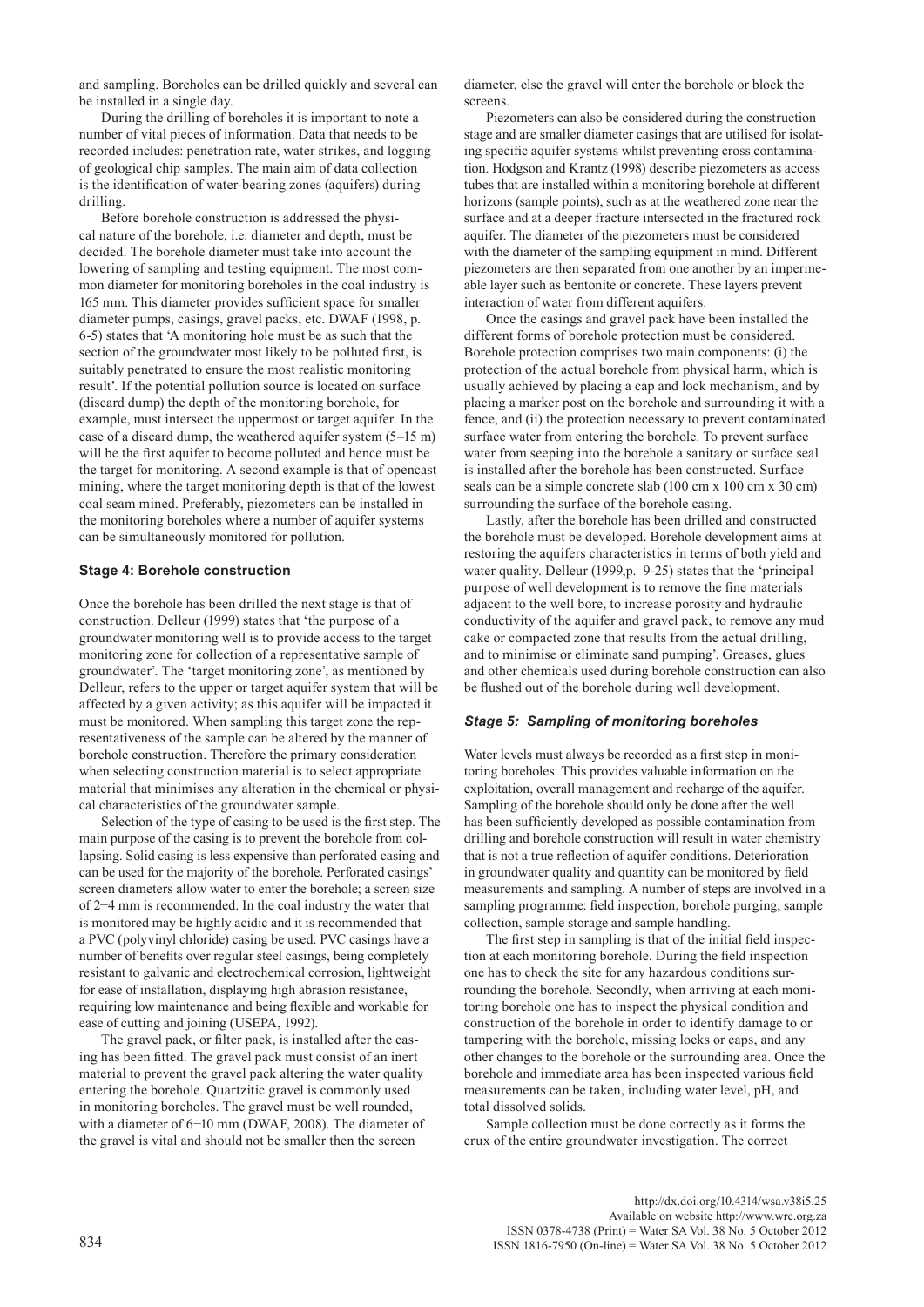method of sample collection from boreholes is subject to debate. Numerous authors (USEPA 1992, Weaver et al., 2007 and Wilde 2006) state that borehole purging is necessary as water in the borehole becomes stagnant and may not represent *in-situ* groundwater quality. This is based on the assumption that water in the borehole does not interact with water in the aquifer. Historically, large amounts of water would be removed from the borehole before sampling would take place, in order to overcome this problem. However, purging too much water at high rates may result in the mixing of water from zones of different quality, resulting in potential contamination of non-contaminated zones. However, Nielsen (2006), Puls and Powell (1992) and Puls et al. (1992) state that water moving through the formation also moves through the well screen. Thus, the water in the screen is representative of the formation. The water surrounding the screen can then be sampled using low-flow purging. However the abstraction rates in low-flow purging can even be too high for the majority of the boreholes drilled into fractured rock aquifers, where the common yield of a borehole can be as low as  $0.001$   $\ell$ /s. In these cases, no type of purging is possible and as a result the borehole must be sampled without purging.

Once the method of sampling has been decided the sample frequency must be chosen. Sample frequency can be influenced by a number of factors, such as the stage of mining, budget constraints, and even the type of pollution source. As a general rule all monitoring boreholes should be sampled on a monthly basis at least for the first year of monitoring (Lee Jones, 1983). After the first year of monitoring the frequency can then be reassessed. For long-term monitoring throughout the general life span of a mine, and after the first year, sampling can be conducted on a quarterly basis until an impact is noted.

Once the water has been sampled it must be placed in a container. This stage too can be difficult and can lead to the accidental contamination of a sample. There are two commonly-used sample containers: glass and plastic (Weaver et al., 2007). Glass containers are usually used for biological sampling whilst polyethylene or polyvinylchloride (PVC) plastic bottles are used for inorganic sampling. It is recommended that the sample containers be requested from a certified water analysis laboratory.

Depending on the purpose of analysis the water sample may have to be filtered. Filtration of the water sample can be regarding as a pre-treatment to the sample. The benefit of filtering the water sample is to determine if a constituent is truly dissolved in water (Nielsen, 2006). Filtration is conducted by passing the raw water sample through a filter medium, of selected pore size. Filtering makes it possible to determine actual concentrations of dissolved metals in groundwater. If a water sample is not filtered and preserved with acid, the acid will leach metals from the surfaces of colloids and suspended particles, resulting in an artificially-elevated dissolved metal concentration within the samples. It is recommended that two water samples be taken, one for the analyses of dissolved metals and the second for the other constituents.

It is very unlikely that a water sample is taken and analysed by a laboratory immediately; therefore, all samples must undergo some form of preservation to retain the water samples original properties. 'Preservation methods are intended to: retard biological activity, retard chemical reaction and reduce volatility' (Weaver et al., 2007, p. 112). Sample preservation can either be done chemically or physically. Physical preservation is done by storing samples in portable ice chest. It is recommended that the chest be filled with ice as it is inexpensive,

usually close at hand, and will not freeze samples. Samples should be stored at temperatures around 4°C (Weaver et al., 2007; Hodgson and Krantz, 1998; DWAF 2006). When sampling numerous boreholes, which are likely to be both contaminated and non-contaminated, it is vital that all equipment that has come into contact with water from a borehole be decontaminated to prevent cross-contamination of the next sample.

Laboratory results can often contain errors, which can lead to misinterpretation. A common source of errors is poor quality control during the sampling run. Quality control and verification is a vital step during sampling and can be achieved by calibrating equipment on a regular basis, submitting blank or spiked samples, etc. It is always advisable to submit a blank (deionised water) or spiked (prepared sample using certified reagent grade chemicals of known concentrations) sample to the laboratory with one's water quality samples to ensure that quality control is in place. Common methods of verifying data integrity are conducting consistency checks, checking ionic balances, and identification, confirmation and rejection of outliers (DWAF, 2006). The simplest version of data verification can simply be to regularly review entered data to highlight any absence, duplication, or transcription errors within the data set.

#### **Stage 6: Water quality analyses and interpretation**

There is a wide range of chemical constituents to analyse for. In order to have an efficient monitoring programme and to prevent unnecessary analysis and costs it is critical that one is aware of what parameters need to be monitored. For the first year of sampling it is recommended that a more comprehensive list of parameters be assessed. Hodgson and Krantz (1998) state that for new monitoring boreholes, a more comprehensive analysis must be conducted to ensure a wide range of background parameters. This usually includes a complete macro-analysis as well as an analysis for trace elements. These background parameters will always serve as the water quality 'bar' which water samples will be compared to throughout the life of the operation. After the first year discussions can be held with interested and affected parties and the local authorities to discuss the narrowing of the focus of analyses to water quality indicators such a pH, Eh, electrical conductivity, sulphates and iron. This will keep laboratory costs to a minimum whilst still providing adequate information to identify possible sources of contamination as a result of the operation.

Water chemistry and its evolution is one of the most complex natural systems to predict (DWAF, 1998); however, by utilising various diagrams water chemistry can be effectively interpreted and trends can be identified, aiding prediction. Piper and expanded Durov diagrams are simple chemical interpretation diagrams that assist in evaluating 'families' of different groundwater chemistry (USEPA, 2004). The Piper or Triliner diagrams are one of the simplest and most valuable methods that may be used to evaluate groundwater quality data. The expanded Durov diagram represents the different water types that can be expected to be found within the coal industry. Like the Piper diagrams the Expanded Durov Diagram can also be used to indicate trends in water quality. Other diagrams that can be utilised to interpret water quality include stiff diagrams, line and bar diagrams, box and whisker plots.

#### **Stage 7: Review and updating**

The last stage in the development of a groundwater monitoring programme is the reviewing of the monitoring programme